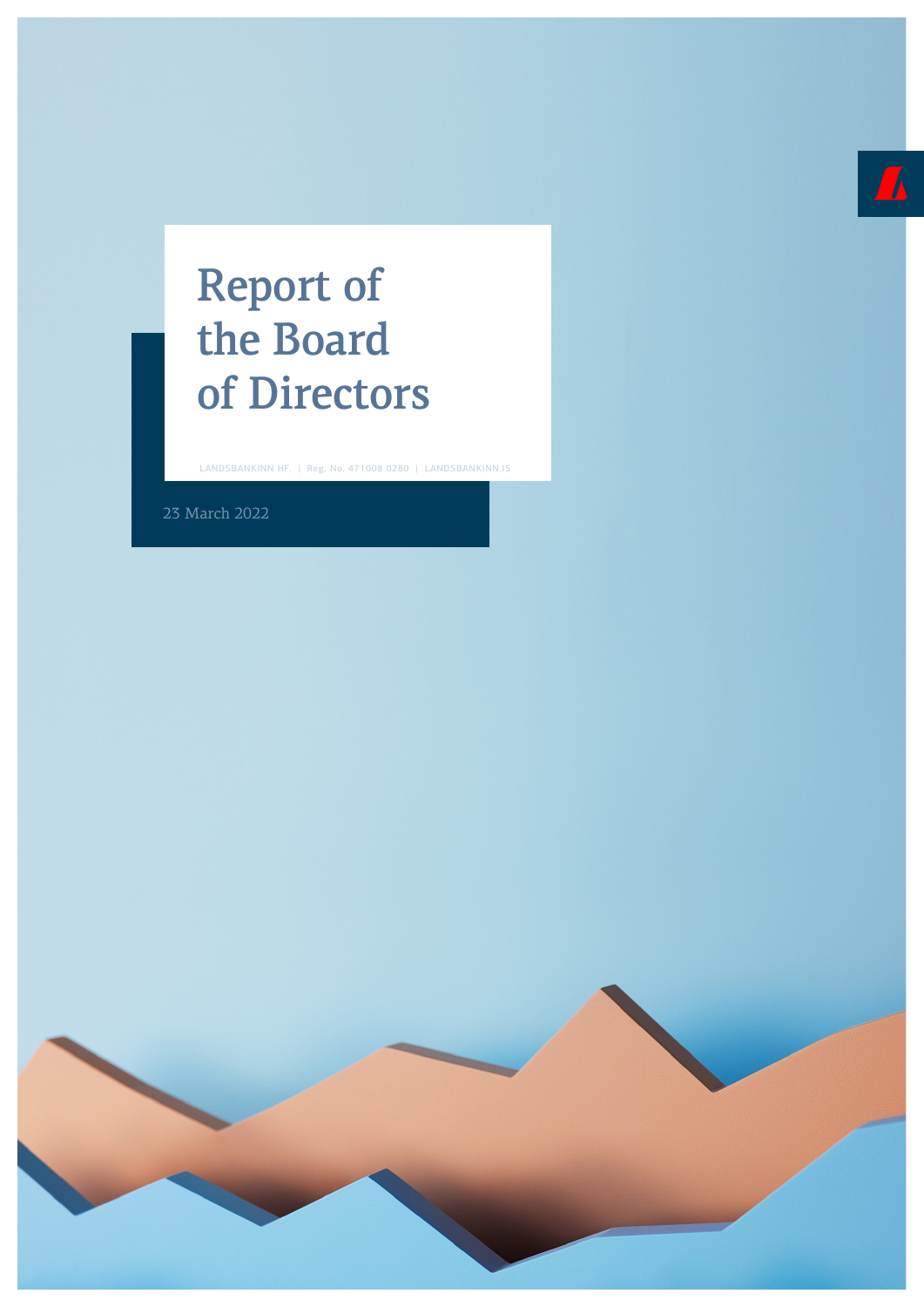# Report of the Board of Directors

*23 March 2022*

## **Dear Shareholders,**

The world economy has in recent years been characterised by uncertainty caused by the Covid 19 pandemic. When it finally looked like the impact of the pandemic would subside this winter, the Russian invasion of Ukraine has introduced a new and possibly even larger setback. It is impossible to speculate about the scope and magnitude of this war. We all hope that Russia recalls its troops as soon as possible to avoid even more bloodshed and other devastation the invasion brings.

The economic challenges Iceland faces are of course insignificant beside the reality now facing the Ukrainian people. It is nevertheless important to realise that the invasion has already had negative effects that we are experiencing in the form of, for example, rising inflation. Oil prices have increased greatly and we can expect price increases in various other imported goods and commodities. As a result, the economic uncertainty we face remains considerable, and this time it is a result of human action.

Under these circumstances, it is heartening for us who are responsible for Landsbankinn's operation to know that its position is strong. The Bank is well placed to provide support for its customers and Icelandic industry.

As the Bank's financial statements show and which our CEO Lilja Björk Einarsdóttir will review shortly, the Bank's performance in 2021 was very good. Return on equity was 10.8%, in line with the Bank's long-term goal of achieving over 10% return on equity.

I encourage all who are interested in the Bank's operation to take a look at the Annual & Sustainability Report for 2021.

The Report provides an excellent overview of the Bank's operation and performance in 2021, as well as information on the various new services the Bank introduced in the year. It also contains interesting short articles from employees in all of the Bank's divisions where they describe their work and main projects.

#### **Satisfied customers**

The Bank's success is largely grounded on purposeful application of its strategy, approved in 2020.

One of our key strategic goals is to enhance customer satisfaction and we are very proud to have topped the Icelandic Performance Satisfaction Index in 2021, for the third year running. We are also pleased by how many new customers have joined the Bank. Our market share in the retail market is currently 39.5% and has never been higher.

Robust market expansion and growing activity have increased the Bank's income while operating expenses have remained stable. The Bank's success is remarkable and it should be noted that last year, the Bank's cost-income ratio was 43.2%, comparable to those Nordic banks that have achieved the best operating results.

## **Regular and special dividend**

Sound and stable operation and strong financial standing allows the Bank to pay a dividend to shareholders.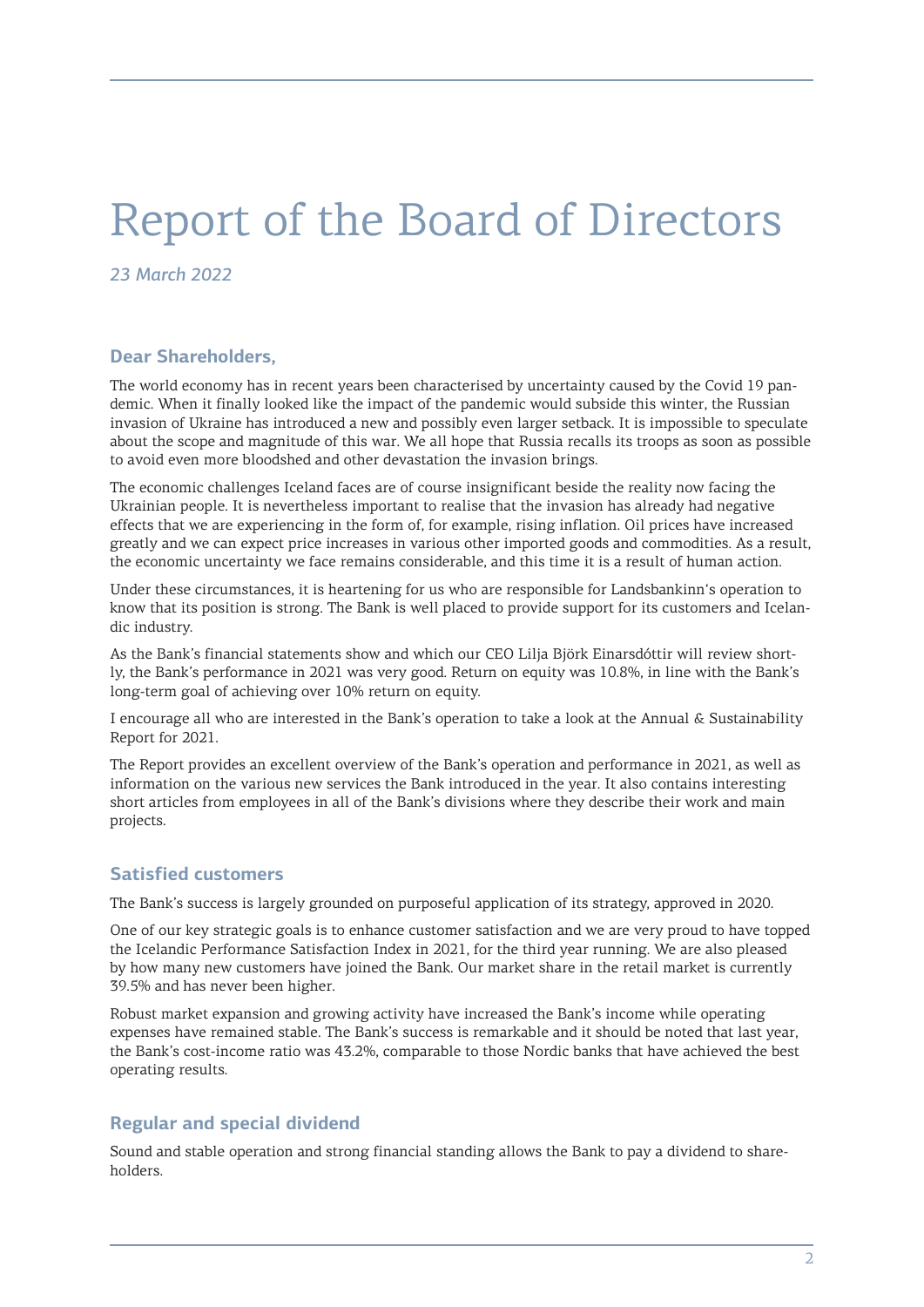A motion to pay a dividend in the total amount of ISK 20.5 billion for the year 2021 has been submitted to this AGM. Firstly, the Board of Directors proposes paying 50% of the 2021 profit in dividend, in total ISK 14.4 billion. Secondly, the Board proposes payment of a special dividend in the amount of ISK 6.1 billion. If these proposals are approved, dividend paid by Landsbankinn in 2013-2022 will in total amount to ISK 166.7 billion, accruing almost entirely to the National Treasury.

Landsbankinn also pays high taxes to the Treasury, in total ISK 11 billion in 2021. Of that number, special taxes on financial undertakings amount to ISK 4.3 billion.

## **The economy**

Landsbankinn's operating results are of course influenced by economic conditions in Iceland and it is clear that the economy is now much better placed than most of us dared to hope in the early days of the pandemic. Despite some negative signs, the economy is in good shape, generally speaking. Interest rates are lower than usual and purchasing power is higher than ever. Inflation on the other hand is considerable and price increases show no sign of cooling. The Central Bank has entered a rate hike cycle, the extent and rapidity of which is hard to predict.

Companies in the travel sector were hardest hit by the pandemic, as is well known. It remains to be seen how the Russian invasion of Ukraine will affect tourism and interest in travelling yet the high investment and development in Icelandic tourism in recent years supports expectations of a fruitful outcome once the uncertainty is in the past and travel increases again.

## **Service throughout Iceland and around the clock**

I spoke earlier of high satisfaction with Landsbankinn's services. Customer opinion is of course based on several different factors. In the vast majority of cases, customers take advantage of the Bank's digital services and satisfaction with our services is as a result rests largely on the quality of our digital service platform, online banking, the app and other solutions. Landsbankinn has undergone a great deal of development and customer satisfaction with its digital services is very high. This applies to both retail and corporate customers, with the Bank emphasising improving digital services for businesses in the past 1-2 years.

Unlike other financial undertakings, we also emphasise maintaining a presence throughout the country.

The Bank operates branches and outlets in 29 locations in rural Iceland and 7 branches in the capital region. This creates unequalled connections, both with individuals and companies. Clearly, the need for branch services has declined and fewer customers visit them. We have responded in various ways, including by shortening opening hours while extending remote meeting hours. We have also ensured that employees working out of branches throughout Iceland are able to work on projects that are not location-dependent. While our policy is still to maintain a presence throughout Iceland, we will continue to develop and adapt our branch network with regard for changes in the operating environment and changing customer needs.

#### **Rapid changes in the financial market**

Changes in Landsbankinn's operating environment are not least from growing competition in the financial market from a broader group of fintechs and financial undertakings, both domestic and international. The competitive environment has actually changed more rapidly than many of us expected. Development is proceeding at breakneck speed and we must keep up by continuing to produce new solutions that meet customer needs. These developments also bring more complicated and comprehensive supervision that Landsbankinn, like other systematically important financial institutions, must comply with. We understand that complying with and meeting stringent requirements creates trust, which we are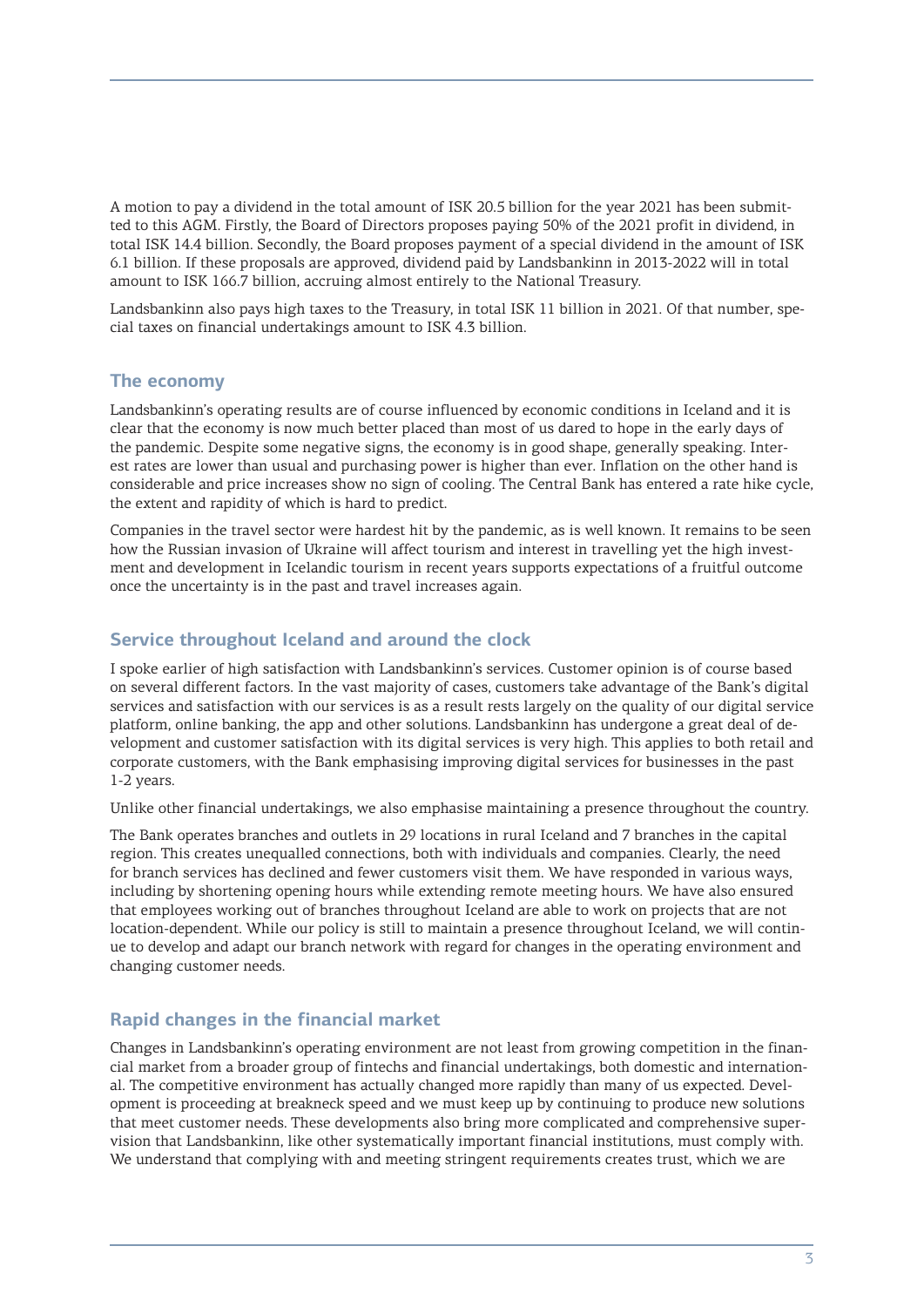thankful for. At the same time, it must be noted that it is important to ensure that such supervision and charges levied on the Bank should not be more encumbering for us than our competitors, both domestic and international.

#### **Leading in sustainability**

Increased emphasis on sustainable finance is also causing significant changes in the financial market. Landsbankinn has for many years led the field in corporate social responsibility and sustainability and we intend to maintain our lead.

In fact, the Board of Directors of Landsbankinn considers that climate issues should rank even higher on the list of risk factors banks should assess and manage. We can look to both local and international examples that show the impact climate change can have on people and profit in both the long and shorter term. Drought in the winter months has led to unusually low water levels in some of the country's most important domestic reservoirs. While this may be a short-term fluctuation only, it is nevertheless a good example of how changing weather patterns can have large and negative impacts on companies and their operation.

#### **Opportunities in new and practical housing**

Changes in banking services have led to projects increasingly being a collaborative effort between departments, in larger or smaller teams. One of the reasons for the Board's decision in spring 2017 to begin construction of new headquarters for the Bank was the unsuitability of current housing in Kvosin to such work. Design of the new building has special consideration for these factors and on ensuring flexibility in the organisation of the building that allows for easy adaptation to changes in line with new approaches. We believe that the move to Austurbakki will create new opportunities to harness even better the great energy and knowledge of our team.

#### **Sale of the North Wing**

We have always planned to sell or rent around 40% of the building, or around 6,500 square metres. The bulk of that area, or around 6,000 square metres, belong to the building's North Wing. The Bank intends to utilise around 60% of the building for own purposes. The Bank has presented the building to various potential buyers and tenants and received a positive response from several parties. Some while ago, Government Offices initiated a dialogue with the Bank about possible purchase of the North Wing, as part of the scheduled future arrangement of Government Offices.

The Bank's rules on the sale of assets allow for exceptions from the main rule of employing an open sale process such as when it is deemed contrary to the Bank's interest or if other legitimate reasons speak against an open sale process.

One of the main risks of building commercial and industrial housing is that the sale or leasing of the building in part or in whole becomes a drawn-out process with accompanying cost or loss of income. Direct sale of almost the entire part of the building the Bank does not intend to use would eliminate this risk almost entirely.

As Government Offices has declared an interest in purchasing the North Wing, the Board of Directors considers that derogation may be made from the main rule. We have agreed to enter into discussion with the State and hope to reach agreement quickly.

The move to a new building will free up twelve buildings the Bank is currently using in Austurstræti, Hafnarstræti and Tryggvagata. The Bank owns four of these buildings, Austurstræti 11 og Hafnarstræti 10, 12 and 14. Preparations to sell these buildings have begun. We will take special care in considering the future of Austurstræti 11, as it holds unique cultural and historic value and must be ensured a worthy future.